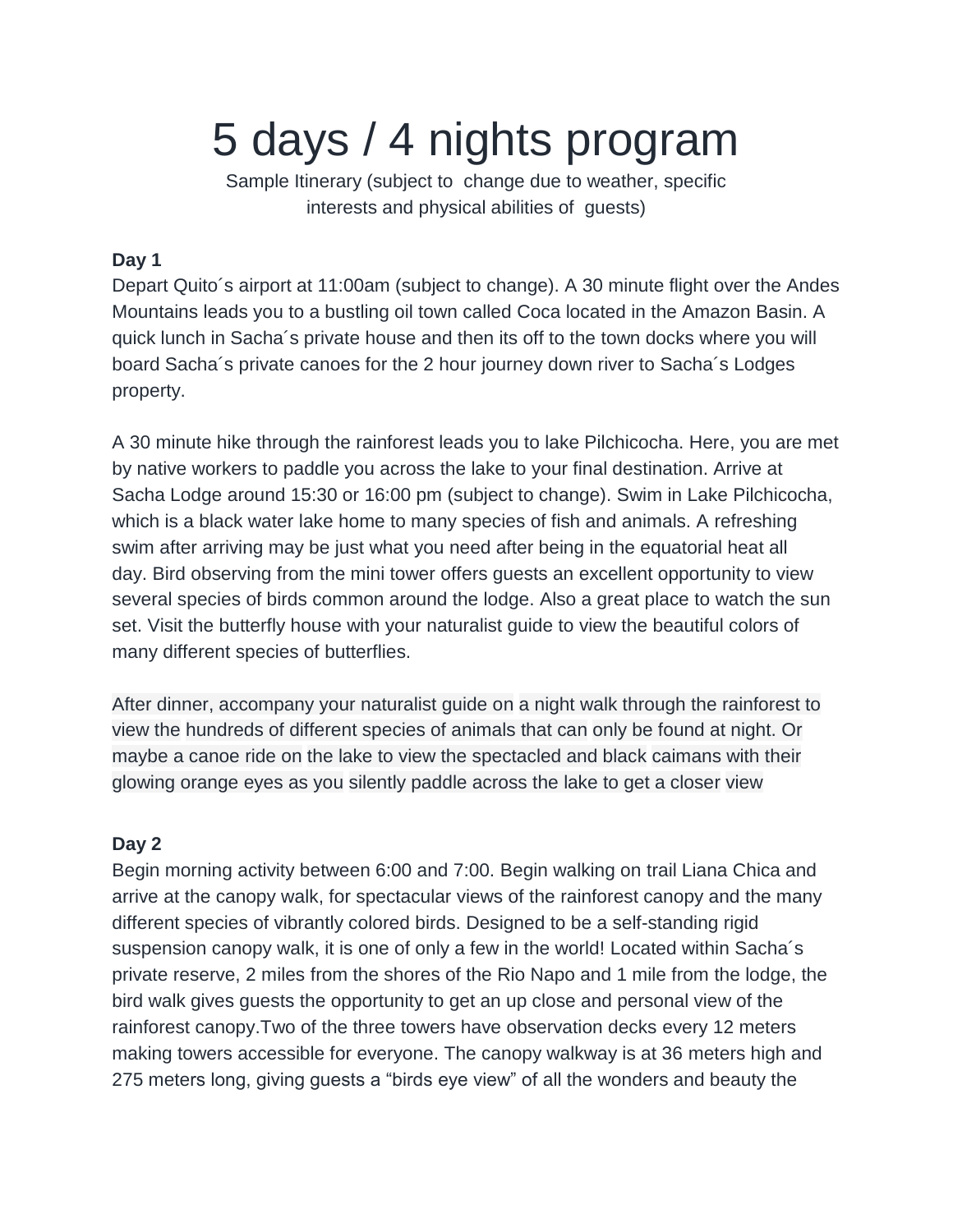tropical rainforest has to offer. The canopy walk is designed as a sturdy walkway enabling guests to casually move along while enjoying the spectacular views.

After the canopy, walk Liana Grande through terra firma and igapo forest habitats where native guides will explain many different species of medicinal plants that have been being used in their culture for hundreds of years.Liana Grande will turn into the trail Higueron, which will take you through pristine primary forest with huge Kapok and Fig trees towering hundreds of feet above your head.

After lunch, you may choose to take a leisurely hike along the Rio Napo, or choose a little more challenging hike on the trail Leoncillo to try and spot the elusive dusky titi monkey. Either way the trails will lead you back to the main boardwalk for your final hike and canoe ride back to the lodge

#### **Day 3**

Leaving the lodge after breakfast, you begin your hike on trail Lagartococha. This trail offers you the chance to learn more about the native people and their relationship with the forest.Learn about the trees where native people believe the spirits of their ancestors live, and the mysterious "dwende" or devil-man of the forest.

After arriving at lake Lagartococha, take a tranquil canoe ride through a natural swamp, which is the home of anacondas, caimans, and capyba- ras. After the canoe ride, a walk on the other side of Largatococha may give you the opportunity to spot capuchin or squirrel monkeys playfully jumping through the trees.These waters are home to many creatures such us caimans, electric eels and giant otters, among others. Swimming is possible as long as you follow your guide instructions and keep yourself always inside the designated areas. During giant otters and caimans breeding time the lake could be closed for swimming.

Around 15:30 you will begin what many think is the best trail at Sacha, a silent canoe ride through the flooded Amazonian forest. Where you have a good chance of being surrounded by troops of squirrel, capuchin, and howler monkeys. Keep your eyes peeled for the shy and elusive river otter as well as the incredibly well camouflaged three-toed sloth!

After your eye-popping ride through the flooded forest, you will arrive at Sacha ́s135 foot wooden tower built around an ancient Kapok tree. Get close up views of vibrantly colored birds through Sacha ́s powerful scopes, and watch the sun set with an amazing